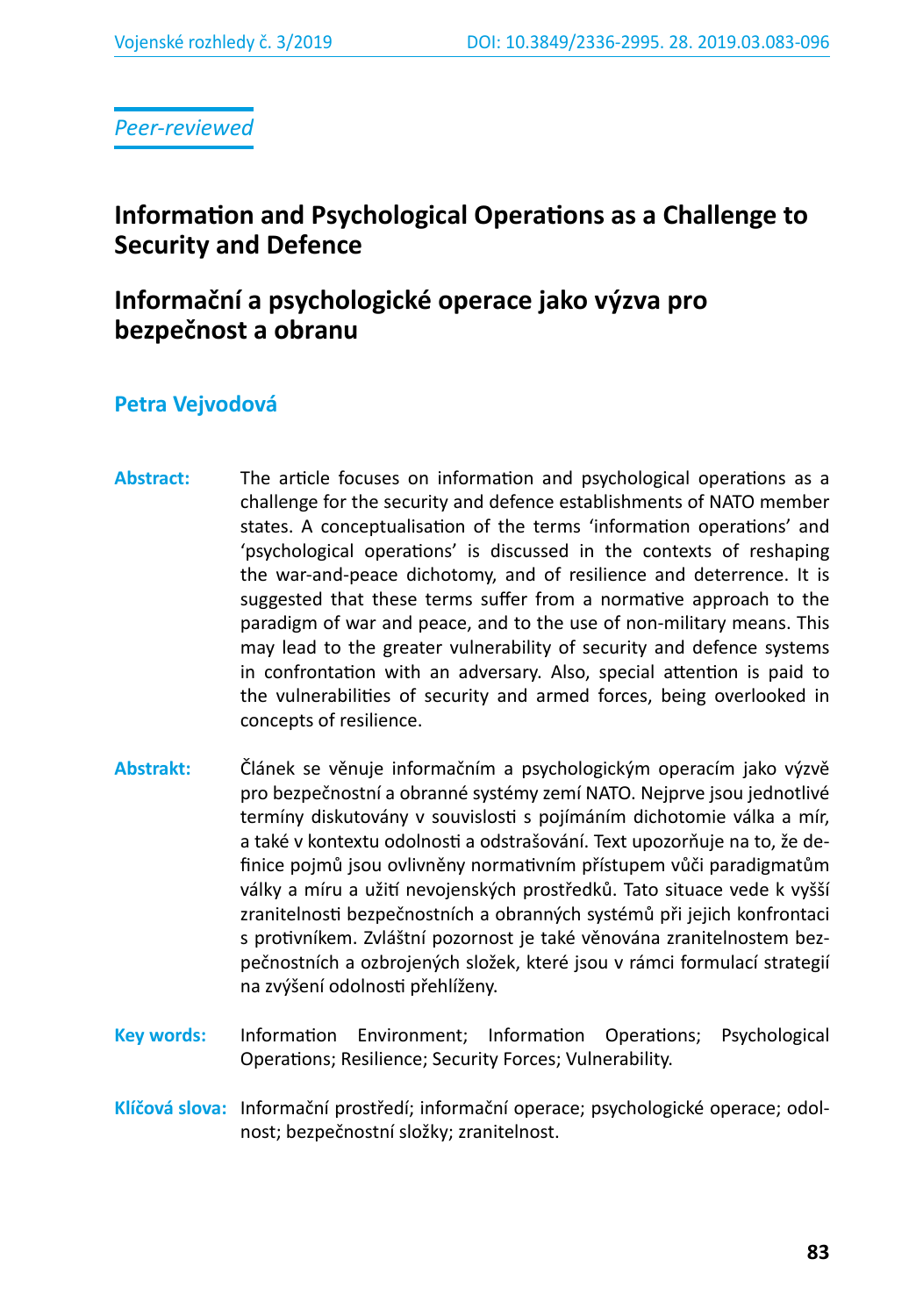#### **INTRODUCTION**

Information operations, psychological operations: two terms very often articulated in the context of hybrid warfare, irregular warfare, information warfare etc. Western democracies and NATO try to define carefully what these terms mean to promote as much transparency as possible. Nevertheless, we suggest that current definitions do not reflect the reality, probably because the Western approach differs from that of the West's adversaries, the ones who actively develop and deploy such operations in the modern age. Therefore, this article discusses and highlights the main issues and weaknesses related to the Western understanding of information and psychological operations, and also reflects on the gap in civil-military affairs. We witness intense discussions about the protection of society against the influence of information and psychological operations, but these reflect only civil society. Military and security representation is missing from this discussion.**<sup>1</sup>**

### **1 DIFFICULTIES IN UNDERSTANDING INFORMATION AND PSYCHOLOGICAL OPERATIONS**

According to NATO and the US Department of Defense, information operations are defined as '*the integrated employment, during military operations, of information-related capabilities in concert with other lines of operation to influence, disrupt, corrupt, or usurp the decision-making of adversaries and potential adversaries while protecting our own*.'**<sup>2</sup>** Information operations are coordinated military activities in an information environment having specifically defined goals. They represent offensive and defensive measures focused on influencing an adversary's decisions, manipulating information and information systems. They also include measures protecting a country's own decision-making processes, information and information systems.

Information operations may affect all three dimensions of the information environment. In the psychological dimension they have potential to influence command and control systems, key decision makers and supporting infrastructure. The physical dimension covers human beings, but also command and control facilities and ICT. What is important is that the physical dimension is not connected only to military or nation- -based systems and processes. In the psychological dimension, information operations target the ways information is collected, processed, stored, disseminated and protected.

**<sup>1</sup>** This paper was written under the project Optimisation of Intelligence Activities and Intelligence Institutions in the Changing Environment (OPTIZ9070204510), funded by the Ministry of Defence of the Czech Republic as part of the 'Development of the Armed Forces of the Czech Republic! (907 020) defence research programme.

**<sup>2</sup>** Joint Chief of Staff. *Joint Publication 3-13. Information operations*. [online] 2014 [cit. 2019-04-30]. Available at: https://www.jcs.mil/Portals/36/Documents/Doctrine/pubs/jp3\_13.pdf.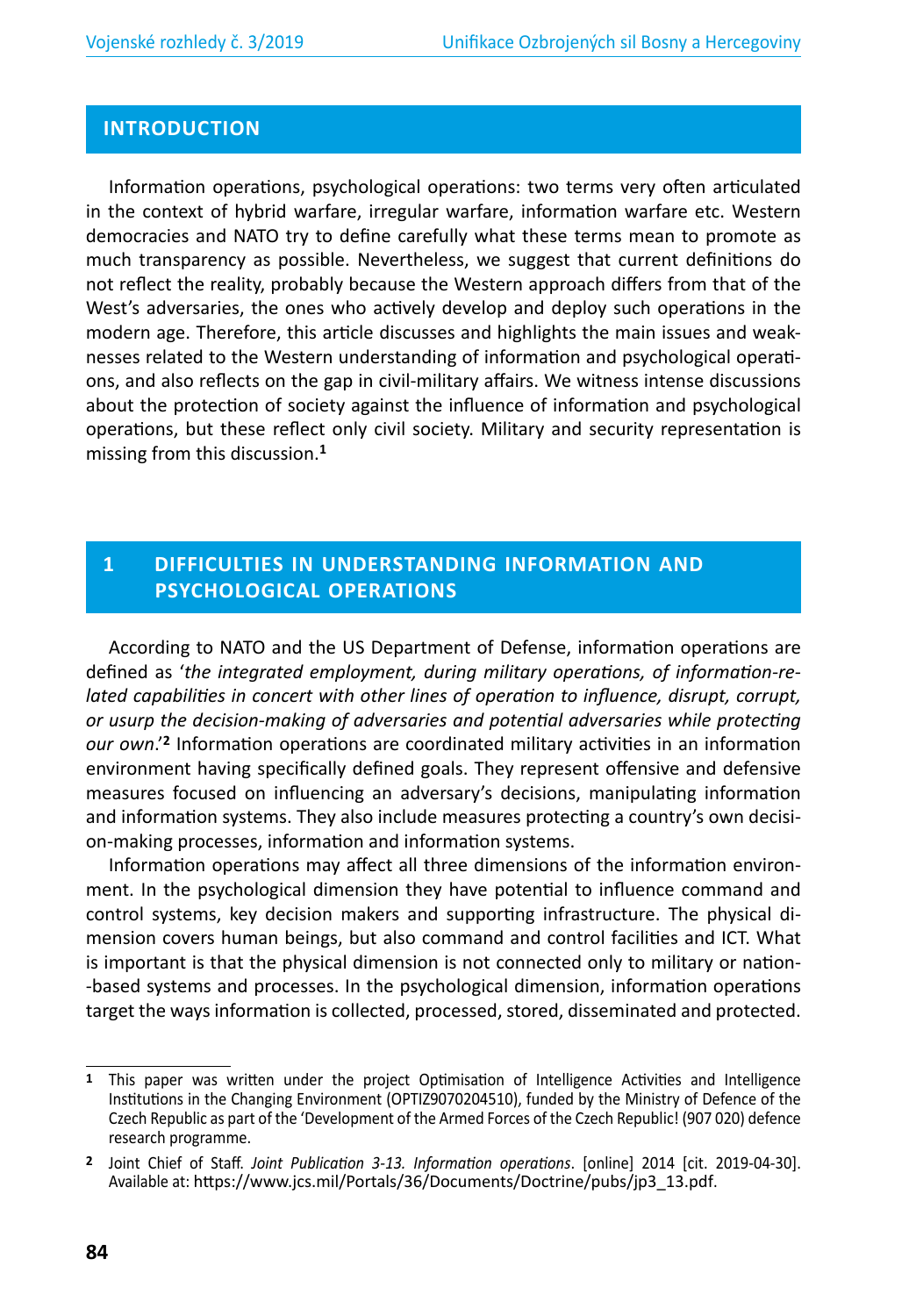Operations in these dimensions affect the content and flow of information. Last but not least, in the cognitive dimension, information operations influence the minds of those who transmit, receive, respond to or act on information. The cognitive dimension means individuals and groups, their individual and cultural beliefs, norms, vulnerabilities, motivations, emotions, experiences, education, mental health, identities and ideologies**<sup>3</sup>**. Understanding these factors is crucial for developing best operations in order to influence decision makers and produce the desired effect.

Information operations are not only a collection of single information activities. They are a process of integrating the effects of single information activities, together leading to influencing an adversary. Information operations integrate psychological operations (psyops), operations security, information security, deception, electronic warfare, kinetic actions, key leader engagement and computer network operations. All together they target the will of adversaries to fight, their understanding of the situation, and their capabilities.

Information activities aimed at influencing the adversary mainly focus on decision- -makers who have the ability to influence the situation. Activities in this case include questioning the legitimacy of political leaders, undermining the morals of the population or the military, polarising society and so on. Information activities to affect the understanding of the situation seek to influence the information available to the enemy for their decision-making processes. They include disseminating disinformation, using military-scale mock-ups to fool the enemy's radar systems, deliberately leaking distorted information, destroying or manipulating information in the opponent's information systems, and so on. The third kind of information activities is to act on the enemy's abilities and try to disrupt his ability to understand information and promote his will. These include disruptions to internet connections, the physical destruction of infrastructure, cyber attacks and so on.

Information operations are sometimes mistakenly referred to as strategic communication. Although these two terms may seem very similar, there are differences between them. Strategic communication is driven from a political, strategic level; its reach and audience are global and it operates only in the cognitive dimension of the information environment. By contrast, information operations are managed from an operational, military level, have a well-defined scope of action and audience, and operate in all three dimensions of the information environment.**<sup>4</sup>** Strategic communication is thus a broader term to which information operations are subordinate.

In this approach, information operations concentrate information-technical and information-psychological activities during military operations. In this article, we are interested in information-psychological activities, which are often understood as psyops. As was mentioned, psychological operations are defined as one type of activity belonging

**<sup>3</sup>** Joint Chief of Staff. *Joint Publication 3-13. Information operations*. [online] 2014 [cit. 2019-04-30]. Available at: https://www.jcs.mil/Portals/36/Documents/Doctrine/pubs/jp3\_13.pdf.

**<sup>4</sup>** DIVIŠOVÁ, Vendula. Strategická komunikace v protipovstaleckých operacích NATO. *Obrana a strategie*  [online]. 24(2), 105-118 [cit. 2019-04-30]. ISSN 12146463. Available at: https://www.obranaastrategie. cz/cs/archiv/rocnik-2014/2-2014/clanky/strategicka-komunikace-v-protipovstaleckychoperacich-nato.html.; ŘEHKA, Karel. *Informační válka*. Praha: Academia, 2017. ISBN 978-80-200-2770-2.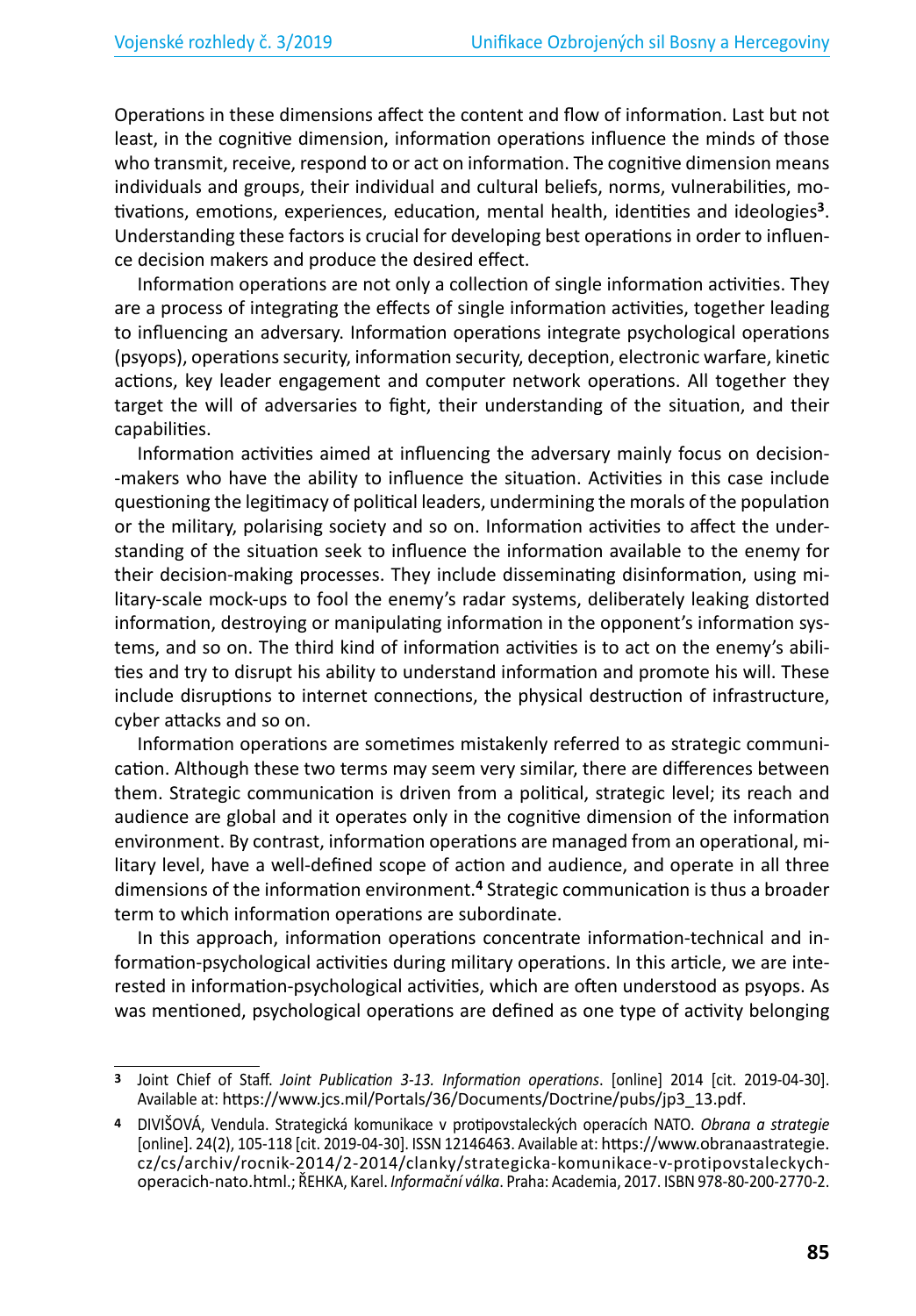to information operations. Allied Joint Doctrine AJP 3-10.1 for psychological operations from 2014 defines psyops as '*planned activities using methods of communication and other means directed at approved audiences in order to influence perceptions, attitudes and behaviour, affecting the achievements of political and military objectives.*' **<sup>5</sup>** It is also understood that all actions in the area of operations undertaken by NATO are highly probable to have a psychological impact.

Psychological operations are pre-planned activities using communication methods and other resources aimed at selected target audiences to influence their moods, attitudes, behaviour, perception and interpretation of reality. Thus, by using special methods, it is possible to induce desirable responses in the target population, which in the broader context contributes to the fulfilment of specific political and/or military objectives. Every psychological operation is based on a certain psychological theme (the main, carefully prepared narrative, or ideas). The greater the target audience receptivity, i.e. sensitivity to specific psyops tools, the greater the probability of success of the whole psychological operation**<sup>6</sup>**.

The importance of psyops is based on the belief that the psychological nature of the conflict is as important as the physical. People's attitudes and behaviour affect the course and outcome of the conflict and the nature of the environment in which the conflict takes place. For a well-conducted psychological operation, it is important to know the target audience, its will and motivation. The psyops work with these elements and aim to influence them, weakening the adversary's will, strengthening the target group's commitment, and gaining the support and cooperation of undecided groups.

The poorly defined relationship between information operations and psychological operations is a problem for the definition of psyops themselves. From the logic of provided definitions, psyops help to fulfil the aims of information operations at the information-psychological level of military operations. Aiming at the cognitive dimension of the information environment, psyops influence the perceptions, attitudes and behaviour of the target audience, which should lead to an effect on decision makers. So they are a sub-category of information operations, coordinated through information operations processes. Allied Joint Doctrine AJP 3-10.1 states that psyops are conducted across the

**<sup>5</sup>** NATO Standardization Office. *Allied Joint Doctrine for Psychological Operations AJP 3-10.1.* [online] Brussels: North Atlantic Treaty Organization, NATO Standardization Office, 2014 [cit. 2019-04-30]. Available at: https://assets.publishing.service.gov.uk/government/uploads/system/uploads/ attachment\_data/file/450521/20150223-AJP\_3\_10\_1\_PSYOPS\_with\_UK\_Green\_pages.pdf.

**<sup>6</sup>** NATO Standardization Office. *Slovník NATO s termíny* a *definicemi. AAP-06(2016)*. [online] Praha: Úřad pro obrannou standardizaci, katalogizaci a státní ověřování jakosti, Odbor obranné standardizace, 2016 [cit. 2019-04-30]. Available at: http://oos.army.cz/terminologicky-slovnik-aap-6; NATO Standardization Office. *NATO Glossary of Terms and Definitions. AAP-06.* [online] Brussels: North Atlantic Treaty Organization, NATO Standardization Office, 2018 [cit. 2019-04-30]. Available at: http://oos.army.cz/terminologickyslovnik-aap-6; NATO Standardization Office. *Allied Joint Doctrine for Psychological Operations. Allied Joint Publication – 3.10.1.* Brussels: North Atlantic Treaty Organization, NATO Standardization Office, 2014.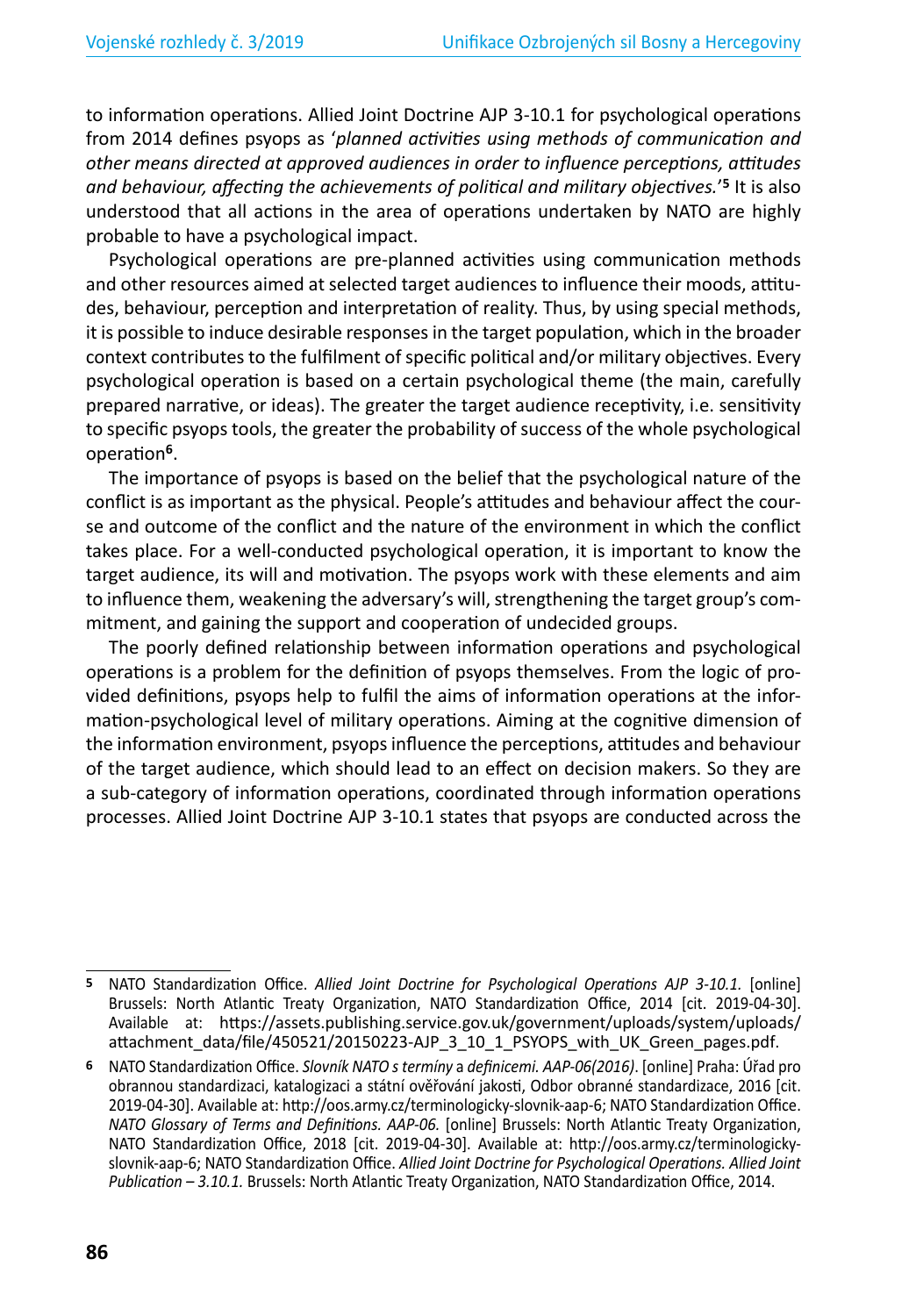full spectrum of military operations**<sup>7</sup>**. Here, a first contradiction arises, when we compare the NATO understanding of psyops with the understanding of the Czech army, which sees psyops as "planned and purposeful psychological influence on target groups, carried out in peacetime under a state of external threat to the country, and in wartime"**<sup>8</sup>**. Based on this, psyops can be conducted both in times of peace and war. In this understanding, psyops erase the dichotomy between peace and war and imply a shift in the understanding of the tasks of the armed forces to the effect that even during peacetime the security and defence establishments needs to be active and conduct operations. But as a sub-category of information operations, psyops should be connected only with military operations – normally undertaken during war. Support for a redefinition of terms comes from e.g. Brangetto and Veenendaal from NATO Cooperative Cyber Defence in their paper, in which they introduce psychological operations as an activity also undertaken during peacetime. They talk about a category of operations they describe as "strategic communication and propaganda**<sup>9</sup>**" (see Figure 1).



**Figure 1:** Psyops vs Info ops (modified according to Brangetto and Veenendal)

The intention is clear here, but it causes another terminological confusion when mixing strategic communication and psychological operations that comes from that fact that in NATO terminology psyops are replaced by strategic communication (stratcom). It

**<sup>7</sup>** NATO Standardization Office. *Allied Joint Doctrine for Psychological Operations AJP 3-10.1.* [online] Brussels: North Atlantic Treaty Organization, NATO Standardization Office, 2014 [cit. 2019-04-30]. Available at: https://assets.publishing.service.gov.uk/government/uploads/system/uploads/ attachment\_data/file/450521/20150223-AJP\_3\_10\_1\_PSYOPS\_with\_UK\_Green\_pages.pdf.

**<sup>8</sup>** 103rd Centre of Civil-military cooperation and psychological operations of the Czech Army. [online] Official website [cit. 2019-04-30]. Available at: http://www.103cp.army.cz/.

**<sup>9</sup>** BRANGETTO, Pascal, VEENDENDAAL, Matthijs, A. Influence Cyber Operations: the Use of Cyberattacks in Support of Influence Operations. *8th International Conference on Cyber Conflict*. Tallinn: NATO CCD COE Publications, 2016.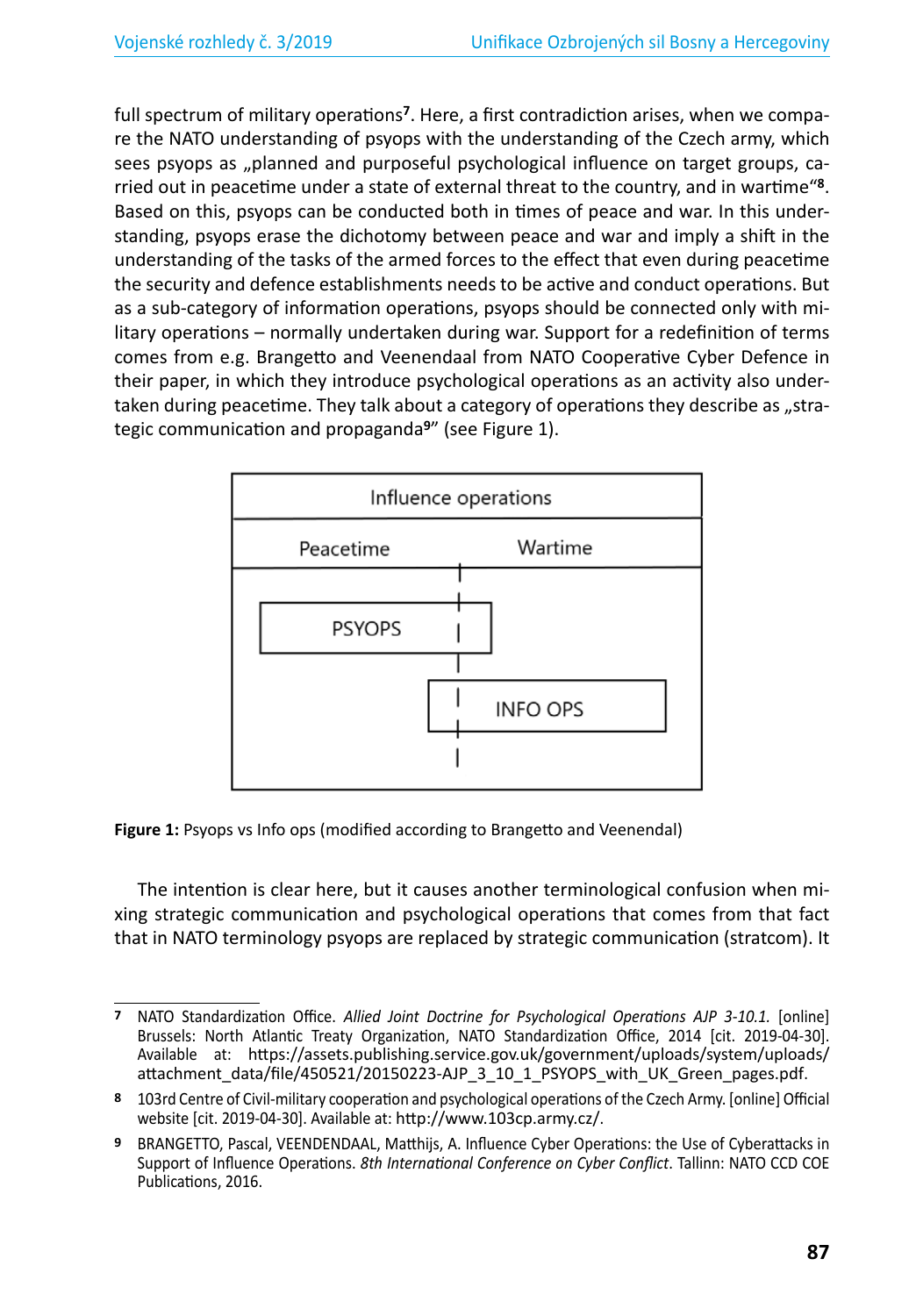may be better to say that the definitions of both are the same in principle. On one hand, Allied Joint Doctrine AJP 3-10.1 defines psyops as subordinated to stratcom and fulfilling the goal of supporting the Alliance's aims, policies, operations and activities, including the strategic narrative. On the other hand, psyops are defined by the same principles as stratcom, especially in terms of attribution, credibility, consistency and truthfulness. It is said that psyops have to be based on true information and preserving Alliance credibility, so they are generally attributable to NATO, a partner nation or organisation. Psyops are also nested within the strategic narrative and overall information strategy.**10** This understanding might be problematic. Respectively, psychological operations overlap with strategic communication with an emphasis on the narrative. Nevertheless, in contrast to strategic communication, psychological operations may in theory use disinformation and propaganda and may try to manipulate target audiences with false or misleading information. Like propaganda, psychological operations can be divided into white, grey and black psyops based on the source and accuracy of information, and the methods used. White psyops activities are openly acknowledged by the sponsor. Grey ones do not specifically reveal their sources. Black ones deceive about the source, pretending that it is other than the true one. In these terms, psyops are subordinate to the concept of strategic communication (especially with white psyops), but psyops may go well beyond the frame of principles of stratcom and use dirty measures in order to influence a target audience.

Let's come back to understanding information operations and psychological operations in practical terms and consider what consequences might follow. The contradiction in terms of when to apply such operations (peacetime vs. wartime) has already been mentioned. Western democracies believe that such operations should be associated with military operations only. They also believe that deception, disinformation and propaganda should be avoided as tools to be used during operations. The Western approach builds on the belief that carefully developed narratives can only be effective if the messages are reliable and consistent. The approach also counts on the critical thinking of audiences so that the truthful narrative will win**<sup>11</sup>**. What is more, using disinformation and deception do not theoretically belong in a democracy's peace-time toolbox at all. As a side effect, this approach prevents us from building a comprehensive, complex and functional approach to psyops, which is needed based on our experience with the Eastern approach to this issue.

As we have seen, Russia and China have adopted integrated and holistic approaches, which include information and psychological operations as tools that can be used both in peacetime and during an armed conflict. This approach stands on the belief that strategic advantage can be reached by using non-military means. Non-military means can

**<sup>10</sup>** NATO Standardization Office. *Allied Joint Doctrine for Psychological Operations AJP 3-10.1.* [online] Brussels: North Atlantic Treaty Organization, NATO Standardization Office, 2014 [cit. 2019-04-30]. Available at: https://assets.publishing.service.gov.uk/government/uploads/system/uploads/ attachment\_data/file/450521/20150223-AJP\_3\_10\_1\_PSYOPS\_with\_UK\_Green\_pages.pdf.

**<sup>11</sup>** BRANGETTO, Pascal, VEENDENDAAL, Matthijs, A. Influence Cyber Operations: the Use of Cyberattacks in Support of Influence Operations. *8th International Conference on Cyber Conflict*. Tallinn: NATO CCD COE Publications, 2016.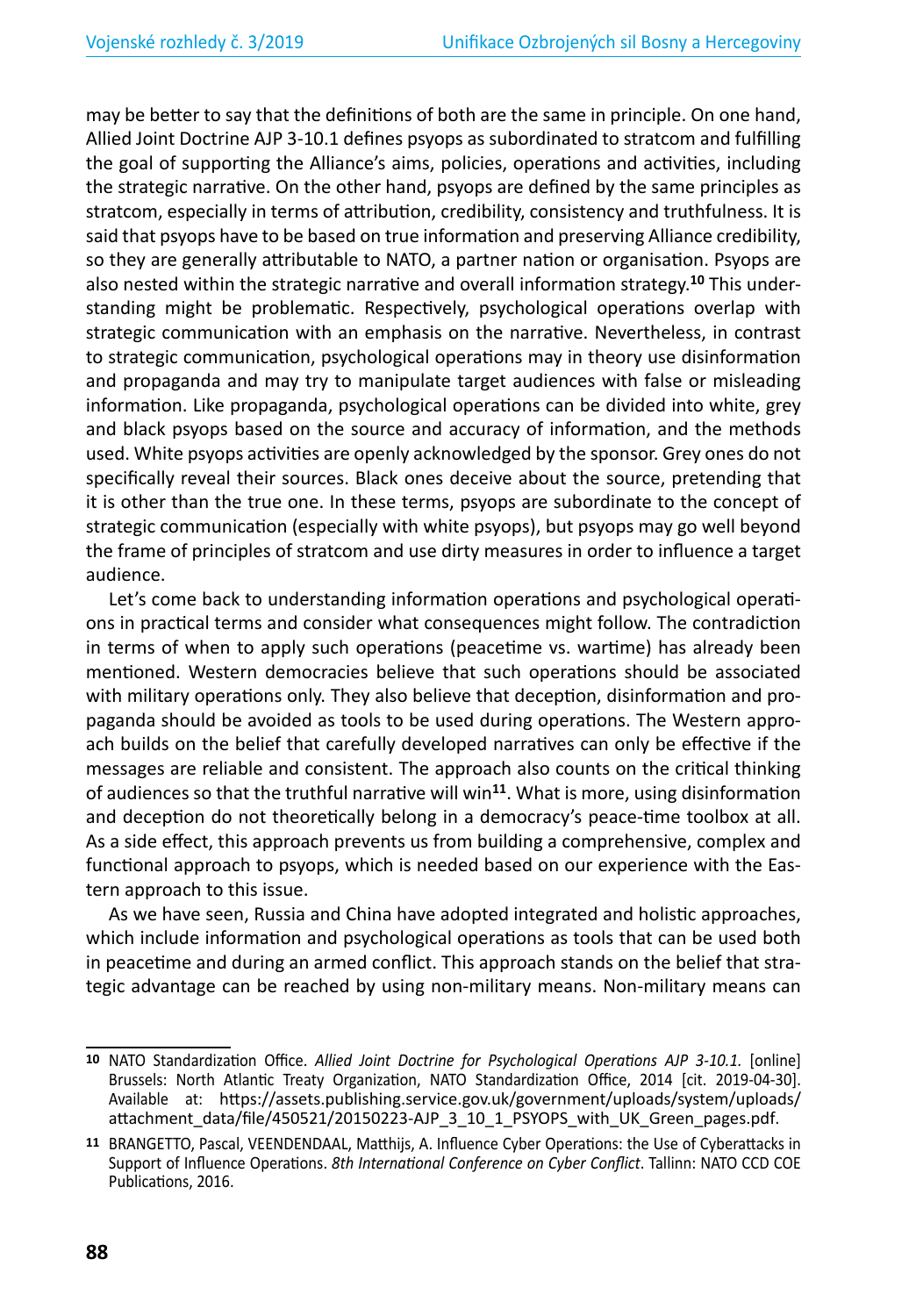allow political or strategic goals to be reached without the conflict being escalated into an armed one and officially recognised as such, thus activating an armed response. Eligible non-military means used might be economic manipulation, disinformation and propaganda, and fostering civil disobedience. Influencing the consciousness of the masses is an aspect of the rivalry between different countries.**<sup>12</sup>** Such an approach then exploits the weaknesses of the Western approach.

Another weakness of the current understanding of information and psychological operations is that it overlooks one important target audience – the security and armed forces, i.e. those responsible for protection and defence and for deploying such operations. The current understanding of operations and preparedness for action focuses on four levels according to who is influenced by whom:

- 1. Own security/armed forces influencing adversary's general public (both information-technical and information-psychological level);
- 2. Own security/armed forces influencing adversary's security/armed forces (both information-technical and information-psychological level);
- 3. Own general public being affected by the adversary (both information-technical and information-psychological level);
- 4. Own security/armed forces being affected by the adversary (only information- -technical level).

What is missing here is a notion of the vulnerability of own security/armed forces being the target audience of information and psychological operations at the information-psychological level (i.e. targeting their hearts and minds). That this is the case is demonstrated in the next section.

## **2 INFORMATION AND PSYCHOLOGICAL OPERATIONS AGAINST SECURITY/ARMED FORCES**

One well-known example are the psychological and information operations undertaken by ISIS against the security forces of their enemy nations. Examples include a 2015 video recording of the brutal burning of a Royal Jordanian Air Force pilot, Moaz al-Kasasbeh, whose F-16 fighter jet was shot down near the city of Raqqa in Syria. The 22-minute video was published on a Twitter account used by ISIS. The pilot died in flames, locked in a cage. The video was used for propaganda, to send out the threatening message that any soldier fighting against ISIS would die a remorseless death. The video was professionally shot, using multiple cameras and following a script, and complemented

**<sup>12</sup>** MONAGHAN, Andrew. The 'War' in Russia's 'Hybrid Warfare'. *Parameters* [online]. 45 (4) (inter 2015- 2016), 65-75 [cit. 2019-04-30]. ISSN 0031-1723. Available at: https://ssi.armywarcollege.edu/pubs/ parameters/issues/winter\_2015-16/9\_monaghan.pdf; RING, A. Teylur. *Russian Information Operations and the Rise of the Global Internet*. Master Thesis. Washington DC: University of Washington, 2015.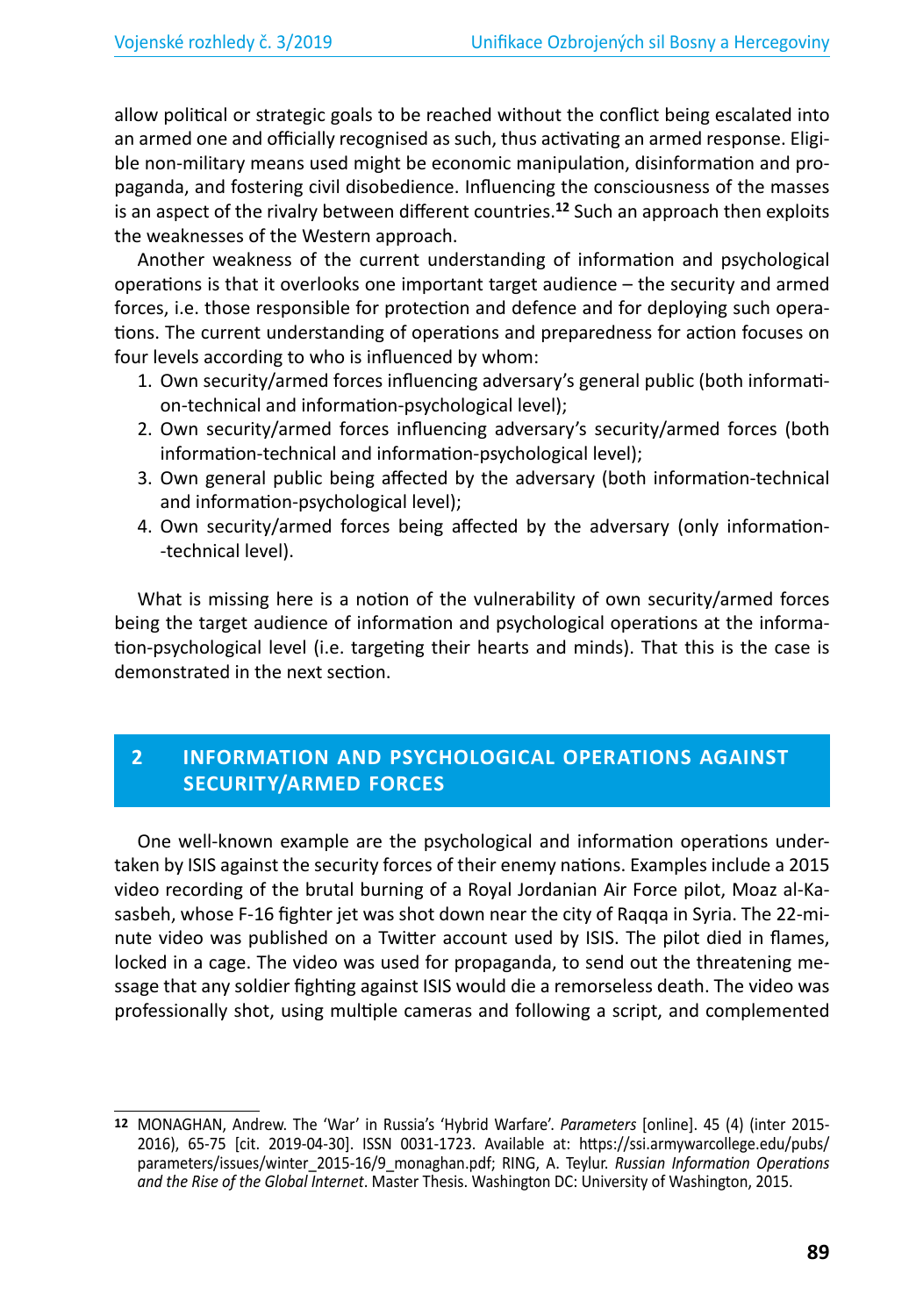with sound effects intended to engender fear. Before murdering the pilot, ISIS published an 'interview' with him in its English-language propaganda magazine.

ISIS, or more precisely the 'ISIS Hacking Division', a group linked with it, published personal information of 100 current and past members of the US armed forces. The information included the names, home addresses and photographs of people who fought against ISIS. In its original online appeal, the 'Hacking Division' incited its followers to attack these military personnel, and indeed some people from the list or their family members became targets of verbal attacks on Facebook. But ISIS also called on its sympathisers to track these people to their homes and kill them. Personal information was collected from the internet – specifically, social networks. In response to this incident, the US government appealed to members of its security forces to limit their activities on social networks. The US Marine Corps instructed its members and their families to check their footprint on the internet, to verify the settings of their social networking accounts and to limit the amount of personal information they shared online. So far, the authorities have not sought to ban the use of social networks entirely. The US armed forces have issued instructions on how to use social networks as safely as possible, including advice on blocking access to the user's position, and advised armed forces personnel not to accept friend requests from people they do not know. On the opposite side, ISIS takes an essentially similar position, banning its fighters from using social networks to avoid surveillance from intelligence agencies. In May 2017, ISIS issued an official ban to all its fighters.

Of course, there have been multiple instances of ISIS intimidation on social networks. For instance, the Twitter account of US Command was hacked and the following message posted: 'American soldiers, we are coming, watch your back!'**<sup>13</sup>** The group Gasper CyberCaliphate Sadz hacked the Twitter account of Military Spouses of Strength and sent threats to partners of US soldiers via Twitter and Facebook. The following message was posted on Twitter: 'You think you're safe but IS is already here. #CyberCaliphate got into your PC and smartphone.' The messages sent to soldiers' wives contained death threats: 'We know everything about you, your husband and your children and we're much closer than you can ever imagine. You'll see no mercy, infidel!'; 'While your president and your husband are killing our brothers in Syria, Iraq and Afghanistan we're coming for you.'**<sup>14</sup>**

ISIS (also known as Daesh) has used mobile phones for intimidation, sending text messages to enemy soldiers. For instance, it nearly paralysed the Iraqi army units which were supposed to fight near Mosul in 2014. The message sent to soldiers was, 'Daesh is here'. They were also sent information that ISIS controlled Mosul and had released thousands of extremists from prison. The soldiers were so affected by the campaign that

**<sup>13</sup>** COOPER, Helen. ISIS Is Cited in Hacking of Central Command's Twitter and YouTube Accounts. *New York Times* [online]. 12 January, 2015 [cit. 2019-04-30]. Available at: https://www.nytimes.com/2015/01/13/ us/isis-is-cited-in-hacking-of-central-commands-twitter-feed.html.

**<sup>14</sup>** MARTINEZ, Michael. Cyberwar: CyberCaliphate targets U.S. military spouses; Anonymous hits ISIS. *CNN*  [online]. 11 February 2015 [cit. 2019-04-30]. Available at: https://edition-m.cnn.com/2015/02/10/ us/isis-cybercaliphate-attacks-cyber-battles/index.html?r=https%3A%2F%2Fedition.cnn. com%2F2015%2F02%2F10%2Fus%2Fisis-cybercaliphate-attacks-cyber-battles%2Findex.html.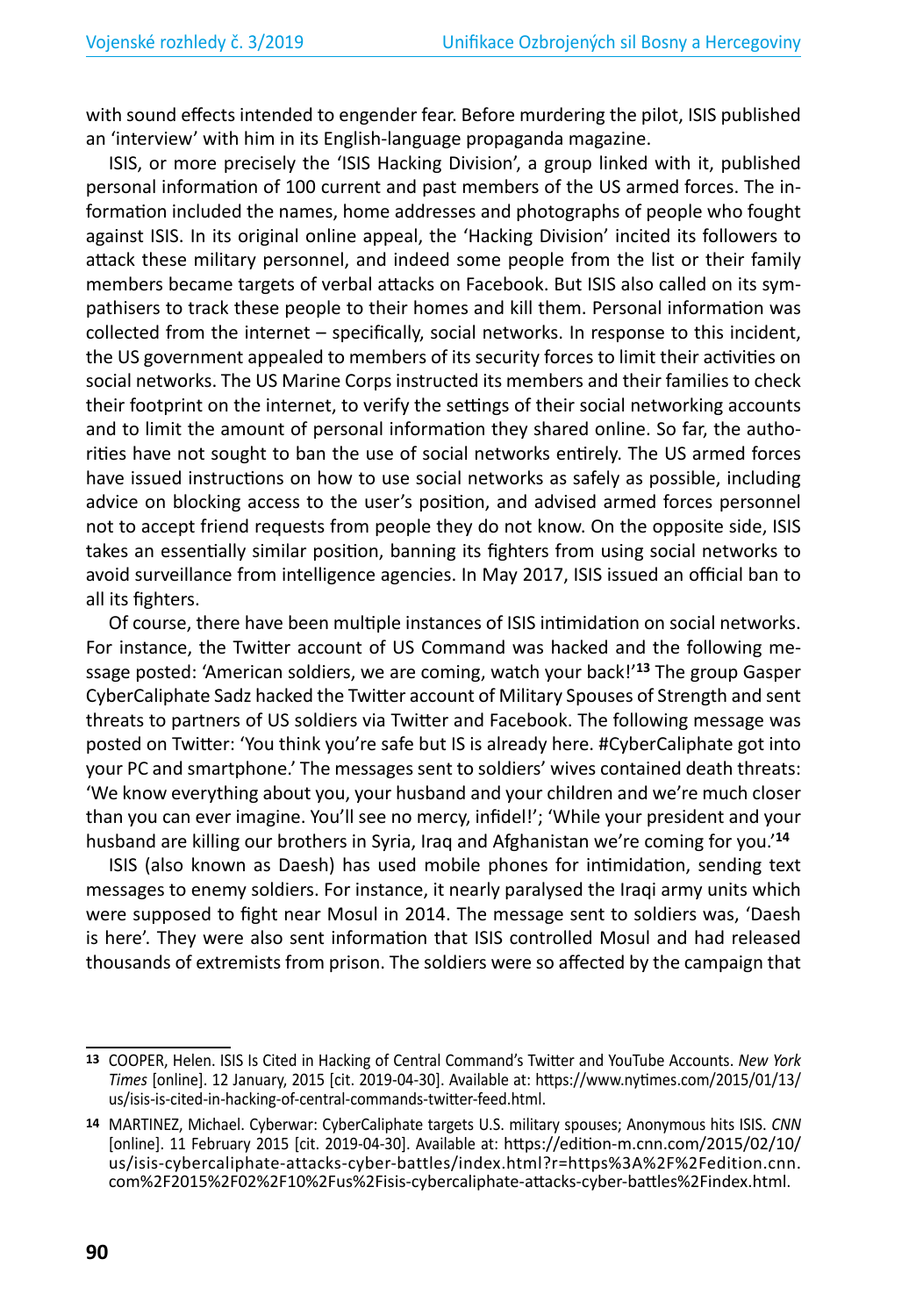they refused to go further or to obey orders. They literally threw away their uniforms and weapons and deserted.

Psychological and information operations are also known from the ongoing Russo- -Ukrainian conflict. As part of its information war, Russia conducts psychological operations against the Ukrainian armed forces, the aim of which is to undermine the morale of Ukrainian soldiers and to spread panic and fear among them. Mobile phones are used for this purpose to send intimidating text messages to Ukrainian armed forces fighting the pro-Russian separatists. This method of conducting psychological operations has been called 'pinpoint propaganda', and can be seen as an updated version of leaflets dropped from aircraft on to enemy territory. The sending of messages has been ascribed to the Russian armed forces, which have an IMSI catcher device at their disposal**<sup>15</sup>**. Normally, the police and intelligence services use such devices legitimately for the surveillance and apprehension of criminals, but according to Ukraine's cybernetic police, they are employed there for the purposes of psychological warfare. In eastern Ukraine, since 2014 propaganda messages have been sent through the largest Ukrainian mobile services provider, Kyivstar, owned by a Russian company. Examples of such messages include: 'Soldier, if you want to live, go home.' 'Welcome to the Donetsk People's Republic. Your generals are cowards and liars.' 'Your commanders have fled because they know the war is already lost. You're alone and no-one will help you.'**<sup>16</sup>** Messages threatening Ukrainian soldiers that they will be killed unless they leave, are not rare either. Similar messages are sent to soldiers' families and friends.

Several investigations into the origin of these messages suggest that Leer-3, a Russian system for electronic combat, is being used in Ukraine and is known to be deployed by Russia in Syria**<sup>17</sup>**. At a 2016 plenary session of the Organisation for Security and Cooperation in Europe (OSCE) Special Monitoring Mission to Ukraine, the Ukrainian delegation produced evidence of this system's presence in Donetsk**<sup>18</sup>**.

Last but not least, disinformation and manipulated news can also affect members of the security forces even when they are not themselves the direct target of the disinformation. Many quasi-news websites seek to pose as alternative news sources, often claiming that – unlike mainstream or traditional media – they do not hide 'the truth'. These on-line media report on domestic and international events, and often offer what they call an 'alternative explanation of reality' or 'alternative facts' (which, of course, is

**<sup>15</sup>** CHIRGWIN, Richard. Someone is sending propaganda texts to Ukrainian soldiers. *The Register*  Available at: https://www.theregister.co.uk/2017/05/12/ someone is sending propaganda texts to ukranian soldiers/.

**<sup>16</sup>** KOPOTIN, Igor, SAZONOV, Vladimir. Russia's Information Warfare against Ukraine II: Influences on the Armed Forces of Ukraine [online]. Estonian National Defence College, 2015 [cit. 2019-04-30]. Available at: http://www.ksk.edu.ee/wp-content/uploads/2017/11/RUSSIA-%E2%80%99S-INFORMATION-WARFARE-AGAINST-UKRAINE-II-koolon-INFLUENCES-ON-THE-ARMED-FORCES-OF-UKRAINE.pdf.

**<sup>17</sup>** DFRLab. Electronic Warfare by Drone and SMS: How Russia-backed separatists use 'pinpoint propaganda' in the Donbas. *Medium* [online]. 2017 [cit. 2019-04-30]. Available at: https://medium.com/dfrlab/ electronic-warfare-by-drone-and-sms-7fec6aa7d696.

**<sup>18</sup>** OSCE. *Statement by the Delegation of Ukraine at the 822nd FSC Plenary Meeting* [online]. 2016 [cit. 2019- 04-30]. Available at: https://www.osce.org/fsc/252856?download=true.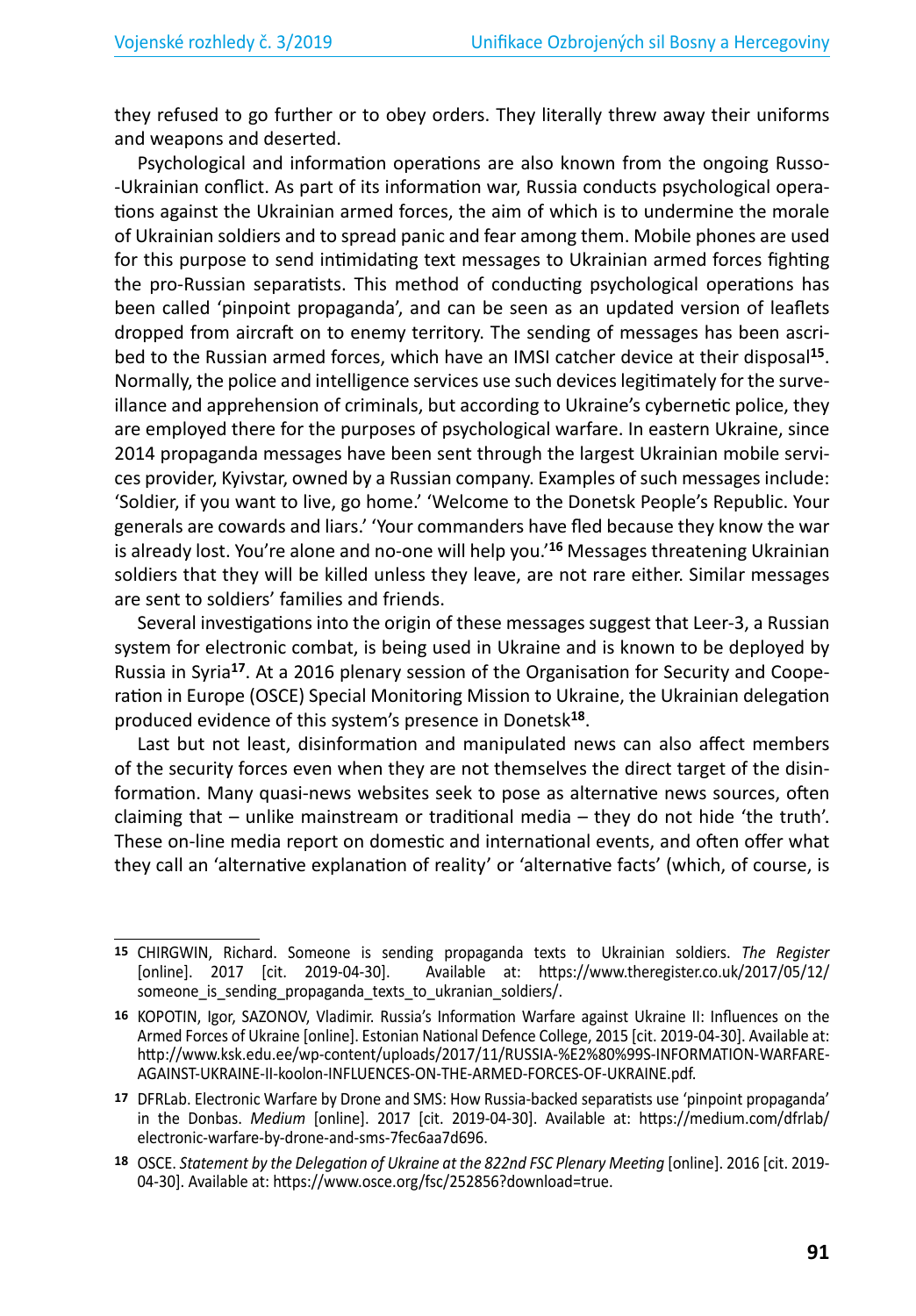a logical impossibility). Some of these media are directly state-orchestrated (for example, Russia's RT and Sputnik); others are independent of states but directed by people who support the geopolitical, security, civilisational etc. interests of other powers, or they simply prefer the worldviews of these powers to those offered by the West. Ideologically, they are closer to conservative, nationalist and authoritarian views than to liberalism and democracy. Their online disinformation works on the same principle, customising their interpretations of domestic and world events to the values of readers who tend to be anti-EU, anti-NATO and often right-wing. They also skilfully work with their readership's emotions and, through eliciting various sentiments, manipulate their opinions. Principles of cognitive dissonance and cognitive bias play an important role in this. A 2017 study by experts of the Indiana University School of Informatics and Computing shows that it does not matter whether the information given is provided by fact-checked or low-credibility articles (or even pieces of outright disinformation). Both types have the same chance of success with non-biased audiences**<sup>19</sup>**. We already have preconceived opinions on the bulk of the information we receive. Theories of cognitive dissonance and cognitive bias say that people have a natural tendency to accept information that upholds their position and keeps their behaviours in harmony, i.e. does not cause dissonance or inner tension. This leads us to false reasoning and decisions and the faulty remembering of information. We naturally tend to choose information that confirms our opinions. Members of the security/armed forces are as vulnerable as the population at large.

Besides already existing tools affecting the security/armed forces we can expect in the near future threats connected with artificial intelligence and machine learning processes. These might newly affect not only security/armed forces, but the general public as well. One of them might be madcom (machine-driven communication). Madcom refers to a state where artificial intelligence offers a multitude of tools and ways to manipulate the human mind, integrating artificial intelligence systems into robotic propaganda tools. This propaganda is then spread by an automated profile on social networks. By using sophisticated algorithms, this profile may produce its own content.**20** The development of madcom is expected to improve so-called chatbots. A chatbot (or also a chat robot) is a computer program designed for automated communication that asks people questions based on a predefined scenario. Chatbots have already been used in e-shops, and in communication applications such as Messenger and Skype. They communicate with clients in order to process online order returns or they help in choosing a product. With a set of questions, the chatbot finds out what the customer is interested in and redirects him or her to the product/manual. It is also expected that in the near future chatbots will learn to produce dynamic content based on psychological user profiling.

Above all, the security threats associated with madcom are that it is a tool that has the potential to spread highly personalised propaganda and disinformation

**<sup>19</sup>** SHAO, Chengcheng et al. The spread of low-credibility content by social bots. *Nature communications*  [online], 2018 [cit. 2019-04-30]. ISSN 2041-1723. Available at: https://www.ncbi.nlm.nih.gov/pmc/ articles/PMC6246561/.

**<sup>20</sup>** CHESSEN, Matt. *The Madcom Future*. Washington: Atlantic Council, 2017.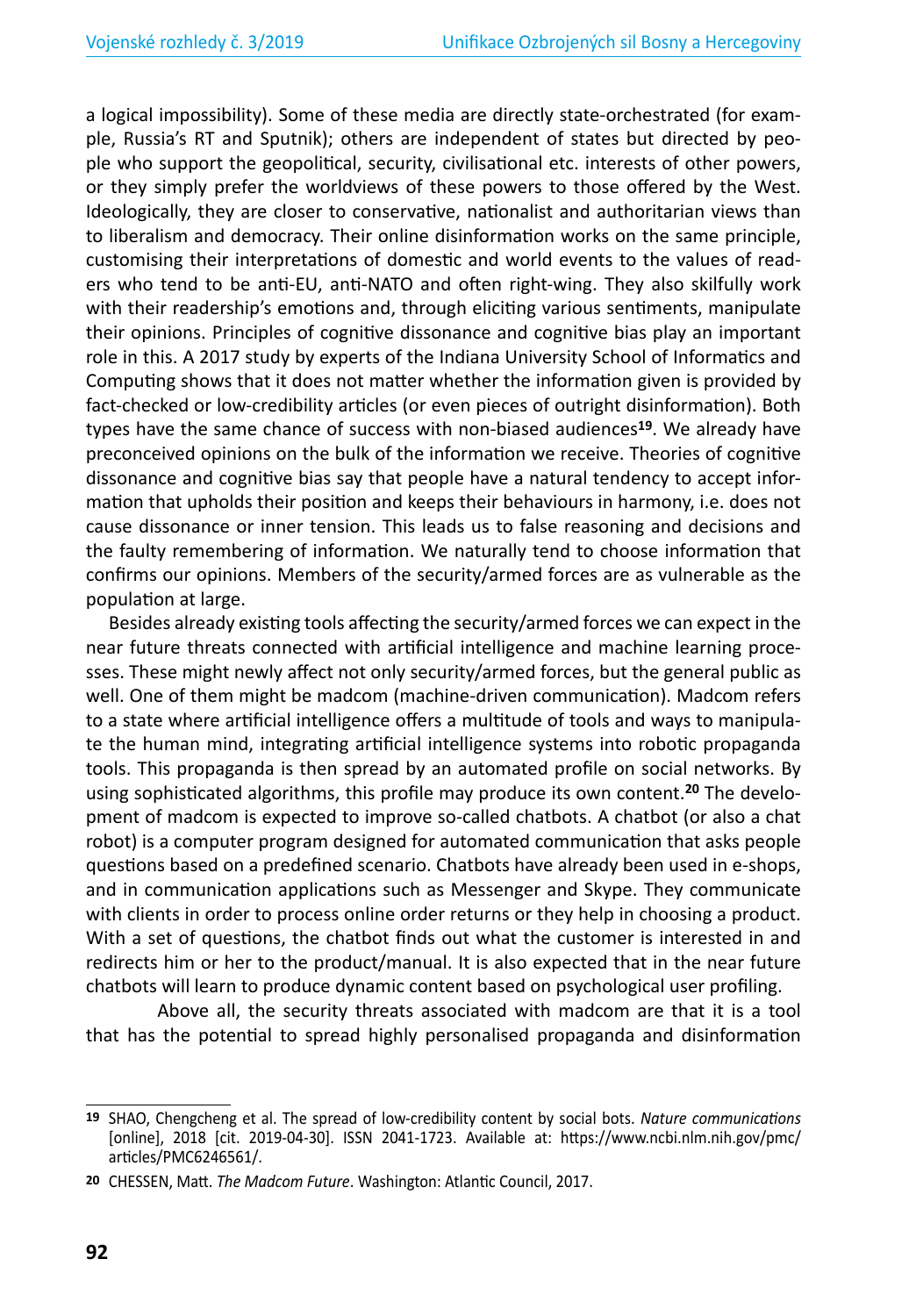campaigns - based on information about the recipient. These will be personalised based on information about our activities in the virtual space, and on information we might share in the virtual space about family and friends, political preferences, demographic data and hobbies. Madcom tools will be able to come up with a very convincing and manipulative form of communication, able to target our vulnerabilities and detect our emotions in real time.

A newly discussed threat is also presented by deep fakes, which consist of audio or video of real people appearing to say or do things they never actually said or did. Originally, deep fake technology was used in the porn industry – faces of famous people were added into pornographic films. Replacing one person's face with another's using hyperrealist digital technology is a very accomplished illusion, based on deep machine learning. Beyond learning a person's movements and expressions, the machine also clones their voice and can make them appear to say anything – even words that the artificial intelligence had not learned directly. This technology has been marketed by companies such as Baidu, iSpeech and Lyrebird, which offered it for commercial purposes (for example, for human-machine interfaces). The Siri and Alexa digital assistants provide a generally known example of cloning a voice using machine learning.

There are a number of threats implied by the abuse of deep fake technology and the security risks are very high. Deep fakes exploit the same cognitive processes (and their weaknesses) as disinformation. They rely on the same processes of receiving information as any other communication and we can say that deep fakes are more dangerous than text, as we are more likely to believe video than text. Video seems naturally to guarantee the trustworthiness of information and are commonly used as proof that particular utterances were made. One question is: what will happen to video and audio material as evidence in judicial processes? To top it all, machine learning makes deep fake a technology that is very difficult to detect.

Bobby Chesney and Danielle Citron**<sup>21</sup>** identified several possible negative effects from deep fakes. Individuals and organisations, they say, might be abused, blackmailed or sabotaged. Nearly anyone could be blackmailed using a deep fake – whether for money, trade secrets, or any other information of a sensitive nature. Only a few hundred photographs of the person from social networks are needed to create a convincing video. Deep fake video depicting Barack Obama speaking about the dangers of disinformation needed 56 hours of recordings in order to create a plausible simulation of the ex-president's voice**<sup>22</sup>**. Deep fakes could also be used to falsely associate a person with another person, product, service or idea – an association that might not happen in the real world.

Deep fakes and other tools based on machine learning may damage not just people and legal entities; they may even have a very negative impact on society itself. Based on the analysis of Chesney and Citron, we can identify these threats, some of them very relevant in the context of vulnerability or resilience of security/armed forces:

**<sup>21</sup>** CHESNEY, Bobby, CITRON, Danielle. Deep Fakes: A Looming Challenge for Privacy, Democracy, and National Security. *SSRN Electronic Journal*, 2018. ISSN 1556-5068.

**<sup>22</sup>** Bloomberg. How Faking Videos Became Easy – And Why That's So Scary. *Fortune* [online]. 11 September 2018 [cit. 2019-04-30]. Available at: http://fortune.com/2018/09/11/deep-fakes-obama-video/.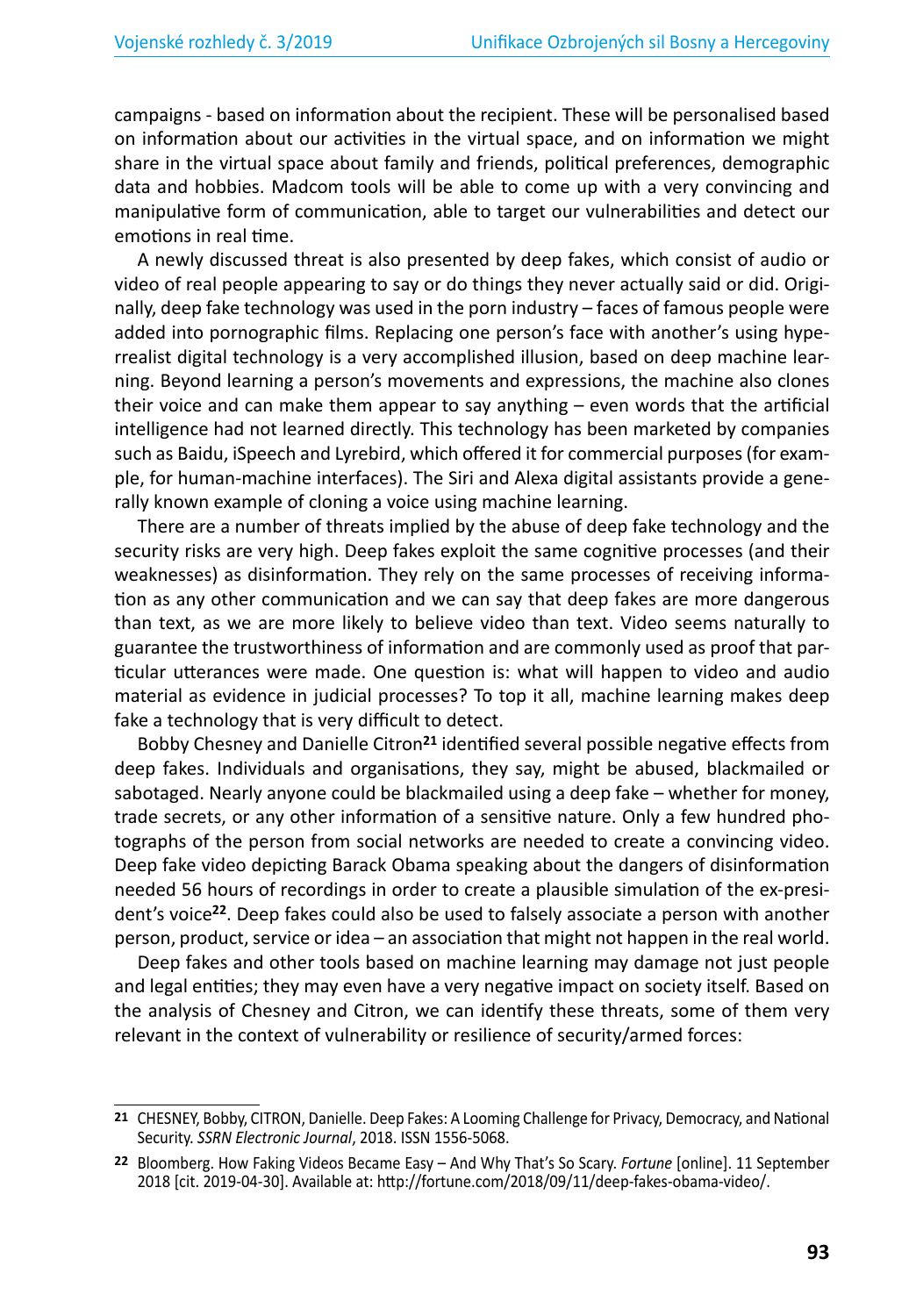#### 1) *Disruption of democratic discourse and of trust in institutions*

A substantial volume of disinformation damages democracy, aiming to undermine trust in the democratic system, consisting of political institutions and constitutional and political officials. Disinformation narratives seek to create the impression that political representatives betray their voters and misgovern, or to create an atmosphere where everyone lies and nobody can be trusted. Deep fakes will only make matters worse. Let us imagine, for instance, deep fake video or audio capturing law enforcement officials discussing possible ways of abusing their powers.

#### 2) *Manipulating elections*

Disinformation plays a very conspicuous role at times of elections, entering the public discourse with increased frequency and aiming to influence the voters and outcome of the elections.

#### 3) *Artificial increase of conflict in society*

It can be expected that this technology will be abused to increase or escalate tensions between various groups in the population, be they social, ethnic or religious. False information about the migration crisis, terrorist attacks in Europe (or Czechia) or support for radical Islam, are some obvious examples. For instance, let us imagine a deep fake video of a Muslim who in a Czech mosque openly supports ISIS or another terrorist organisation, and the possible consequences of such a video going viral.

#### 4) *Dangers to public security*

Conflicts in society are only a small step away from dangers to public security. It is very easy to create panic with a gunshot, and a deep fake can work similarly in the virtual word (and from there, of course, such panic may be transferred into the real world). In the least harmful scenario, the panic creates financial damage; in the worse case, damage to property, accidents or deaths. Chesney and Citron**<sup>23</sup>** cite an example of intentional disinformation issued by a Russian research agency, which claimed that there had been a chemical disaster in Louisiana and an Ebola outbreak in Atlanta. The real damage caused by this disinformation was ultimately minimal, as both stories lacked proof and the facts were easy to verify. However, deep fake video and audio materials can potentially substantially improve the plausibility of disinformation.

#### 5) *Undermining diplomacy*

Deep fakes could also seriously disrupt diplomatic relations. Words could be put in the mouths of political representatives that have never been uttered. Pressure could then be created to respond rapidly, causing damage in international relations and increasing the likelihood of a conflict breaking out. International relations could be disrupted by

**<sup>23</sup>** CHESNEY, Bobby, CITRON, Danielle. Deep Fakes: A Looming Challenge for Privacy, Democracy, and National Security. *SSRN Electronic Journal*, 2018. ISSN 1556-5068.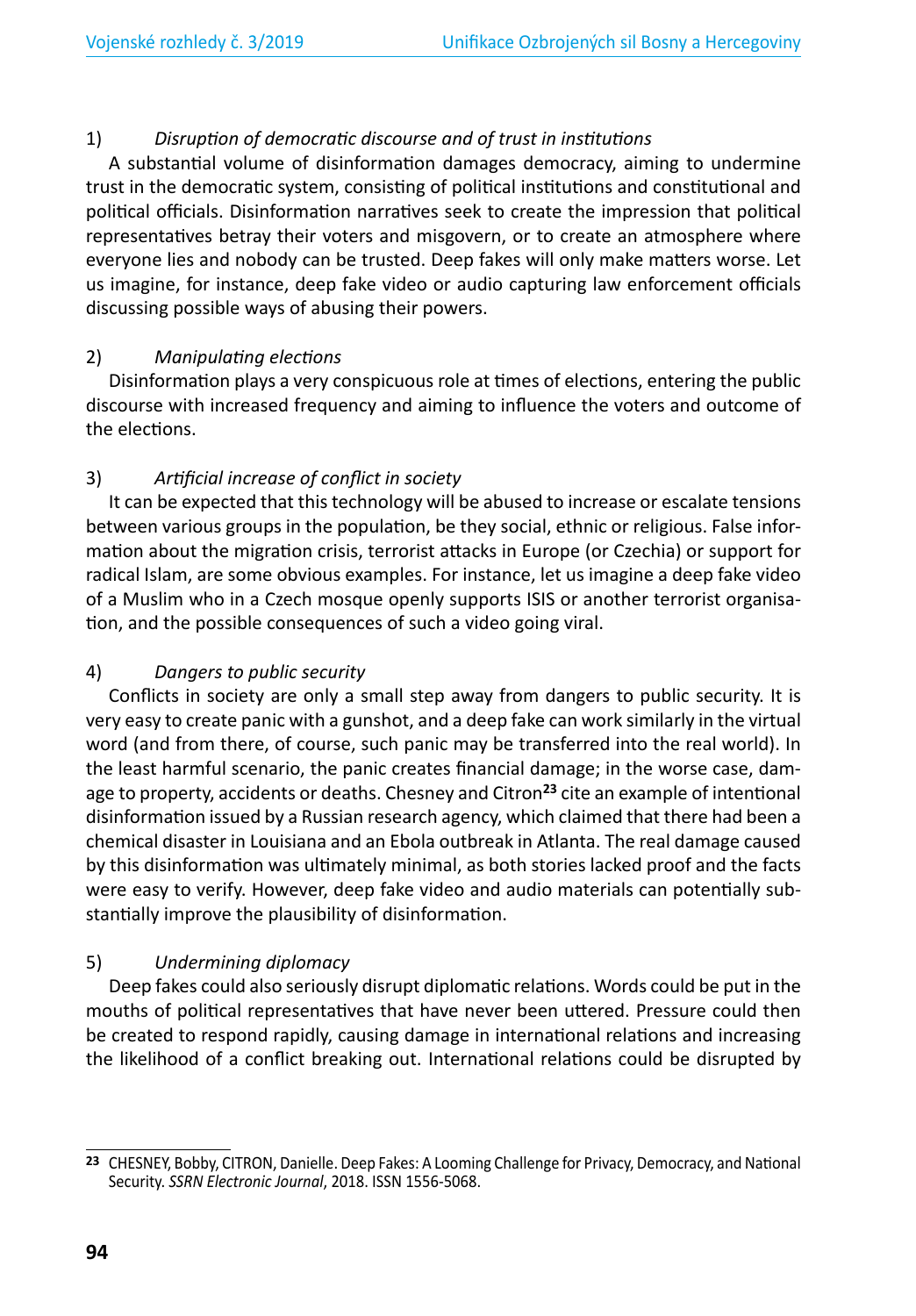the publication of a video on the internet of army officers committing war crimes during their mission abroad.

#### 6) *Dangers to national security*

The use of deep fakes to create danger to public security and to disrupt international relations can be thought of as threats to national security. We have encountered well developed propaganda from Daesh and the successor to Daesh might use deep fakes to create an 'alternative reality' in which their own fighters are strong and invincible. By contrast, armies or intelligence services might come under political or public pressure demanding the curtailing of their powers and greater control over them. This might happen when audio or video materials are published purporting to show that army or intelligence agency had abused their powers.

#### **CONCLUSIONS AND RECOMMENDATIONS**

Information and psychological operations are powerful instruments of warfare. Nevertheless, as has been demonstrated information and psychological operations have also become important instruments during peacetime and they have become a crucial part of what is called hybrid warfare, irregular warfare or asymmetric conflict (as the reader wishes). However, the Western /NATO military think about information and psychological operations in their own way in contrast to their Eastern equivalents, which have a more holistic and complex view. The Western thinking is more military-operations-focused, associating information operations exclusively with military operations. With psychological operations it is even more complicated. Psyops are here to support the aims of military operations, i.e. they are related to military affairs. Nevertheless, it is also said that psyops mean purposeful psychological influencing of target groups, carried out in peace and in wartime. Psyops play the role of a sub-category, but they also overlap with information operations. Based on this less-than-exact definition of mutual relations, and also due to the realities of conducting hybrid warfare (under the threshold of what is officially recognised as armed conflict, and preferring non-military tools) by a variety of state and non-state actors, the redefinition of information operations should be discussed in terms of expanding the definition in peacetime.

Also psyops deserve terminological redefinition so that they do not overlap with strategic communication, or are not narrowed down to white psyops only. The current definition reflects the democratic approach, which says that covert actions, deception and propaganda do not belong in the toolbox of democracies. Such an approach prevents us from being able to react to the toolbox of our adversaries, who do not apply the same approach. We do not need to be afraid that the redefinition means a green light for democracies to use such tools. It just creates space for better understanding our adversaries and for developing counter-measures.

Last but not least, as was demonstrated in the article, defence and security establishments should also react to the existing vulnerability of our own security/armed forces at the information-psychological level. In military affairs, a lot of attention is paid